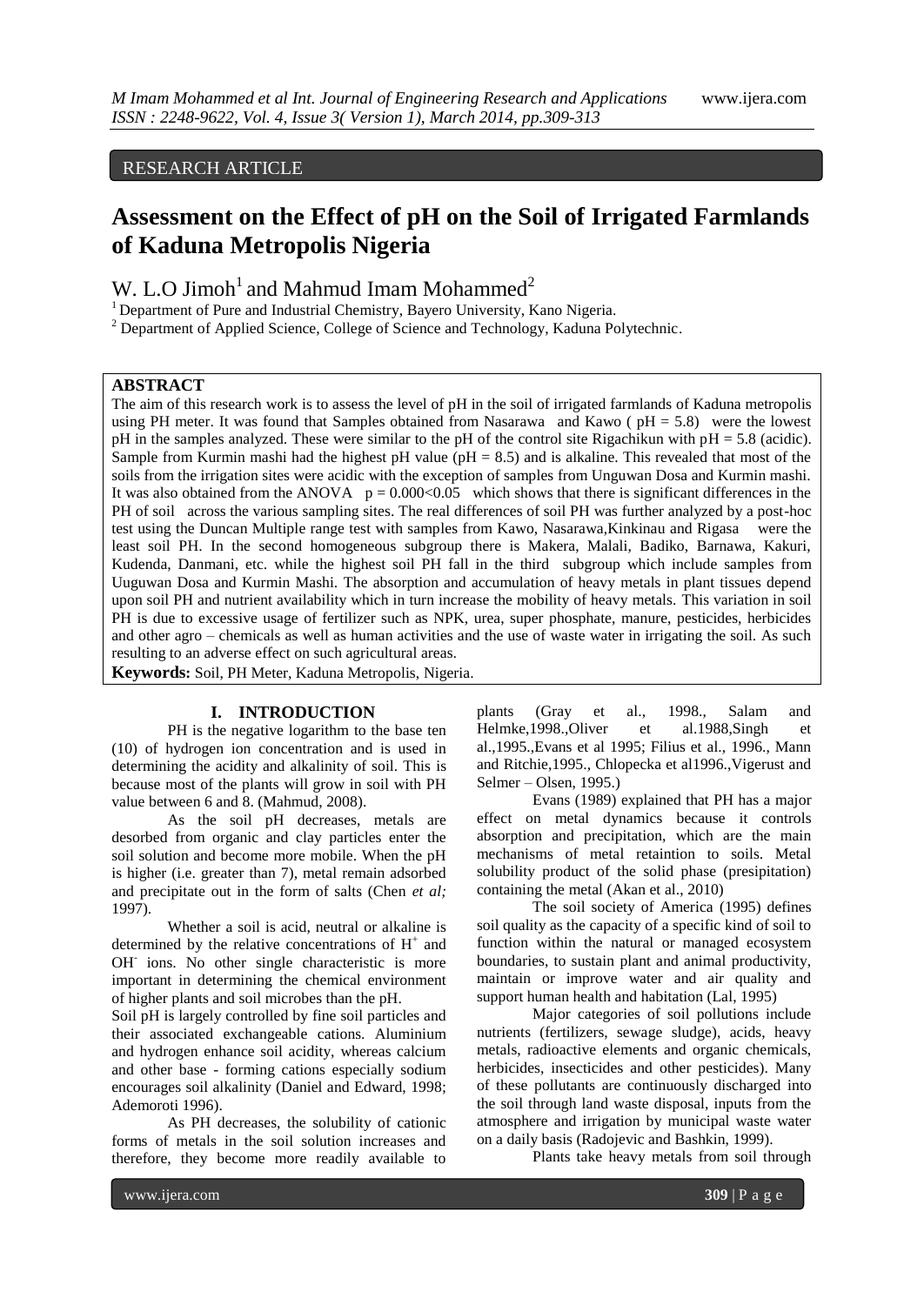different processes such as; absorption, ionic exchange, redox reaction, precipitation-dissolution etc. The solubility of trace elements depends on minerals in soil (carbonates, oxide, hydroxide etc), soil organic matter (humic acid, fulvic acids, polysaccharides and organic acids), redox potential, soil temperature and humidity (Tarradellas *et al.,* 1996). The amount of element in soil solution is much lower than amount of elements absorbed by plant. A higher rate of bio available fraction is located in the solid phase.

Irrigation is the artificial means of water supply to the agricultural crops ranging from surface irrigation, micro sprayer and low-head barber irrigation. Irrigation is design to permit farming in arid regions and offset drought in semi-arid or semi humid regions.

The purpose of irrigation is to introduce water into the part of the soil profile that serves as the root zone, for the subsequent uses of the crop. (Zapella, 2003).

The type of irrigation system employed in the farmlands of the Kaduna metropolis is the surface irrigation where water is applied directly to the soil surface through channel which varies in size from individual furrow to large basin.

Domestic waste water contains metal from metabolic waste, corrosion of water pipes and consumer products. Industrial effluents and water slug may substantially contribute to the metal loading (Zapella, 2003).

The aim of this research work is to assess the effect of PH on the soil used as agricultural areas of Kaduna metropolis so as to ascertain the extent of its pollution.

## **II. MATERIAL AND METHOD Sample and Sampling:**

Soil samples were randomly collected in a hole of 10cm deep which was dug from the irrigated

farmlands where vegetables were grown and irrigated with water. These samples were then stored in polythene bags and taken to the laboratory and dried in an oven at a temperature of  $105^{\circ}$ C.

The dried soil samples were ground with mortar and pestle and sieved with 2mm sieve.

## **III. DESCRIPTION OF THE SAMPLING SITES**

Soil samples for heavy metal determination were collected from twenty one (21) irrigation sites of the Kaduna metropolis. These sites were Kabala (KBL), Danmani (DMN), Rigasa (RGS), Barnawa (BNW), Makera (MKR), Kakuri (KKR), Badiko (BDK) Nasarawa (NAS, Malali (MAL), Kudenda (KUD), Kinkinau (KKN), Kawo (KWO), Unguwan Rimi (URM), Unguwan Sanusi (UNS), Tudun Wada (TDW), Doka (DKA), Unguwan Dosa (UDS), Kabala Costain (CTA), Kurmin Mashi (KMS) and Abakpa (ABK). In this research work soil sample from Rigachikun (RCK) irrigation site was taken as control site.

## **IV. SAMPLE PREPARATION Determination of soil pH**

20g of the ground soil sample was taken into a beaker and 100cm<sup>3</sup> of distilled water was added and mixed thoroughly. The sample was allowed to stand for 10 minutes. The sample solution was then decanted into another clean beaker. The pHs of the sample solutions were determined using a model 3305 Jenway pH metre. This pH metre was turned on and the probe was inserted into the decanted suspended solution of soil samples. The pH of each solution was taken and recorded. The probe was removed from the samples and thoroughly rinsed with distilled water. The procedure was repeated for all the samples collected from the various farmlands in the present study.

#### **Fig 1.0 Map of the Sampling points and the control site**

### **V. RESULTS AND DISCUSSION**

The mean PH of the soil from the various irrigation sites of the Kaduna metropolis are summarized in the below the Table 1.0.

| Table 1.0: Distribution of pH in soil from different irrigation sites of the Kaduna metropolis. |  |  |
|-------------------------------------------------------------------------------------------------|--|--|
|                                                                                                 |  |  |

|          |     | ັ     |       |       |                             |
|----------|-----|-------|-------|-------|-----------------------------|
|          |     |       |       |       | 95% Confidence Interval for |
|          |     |       |       |       | Mean                        |
|          |     |       |       | Lower | Upper                       |
|          |     |       |       | Bound | Bound                       |
| SL (KBL) | 6.5 | 0.306 | 0.176 | 5.8   | 7.3                         |
| SL (DMN) | 6.4 | 0.451 | 0.260 | 5.3   | 7.6                         |
| SL(RGS)  | 6.0 | 0.681 | 0.393 | 4.3   | 7.7                         |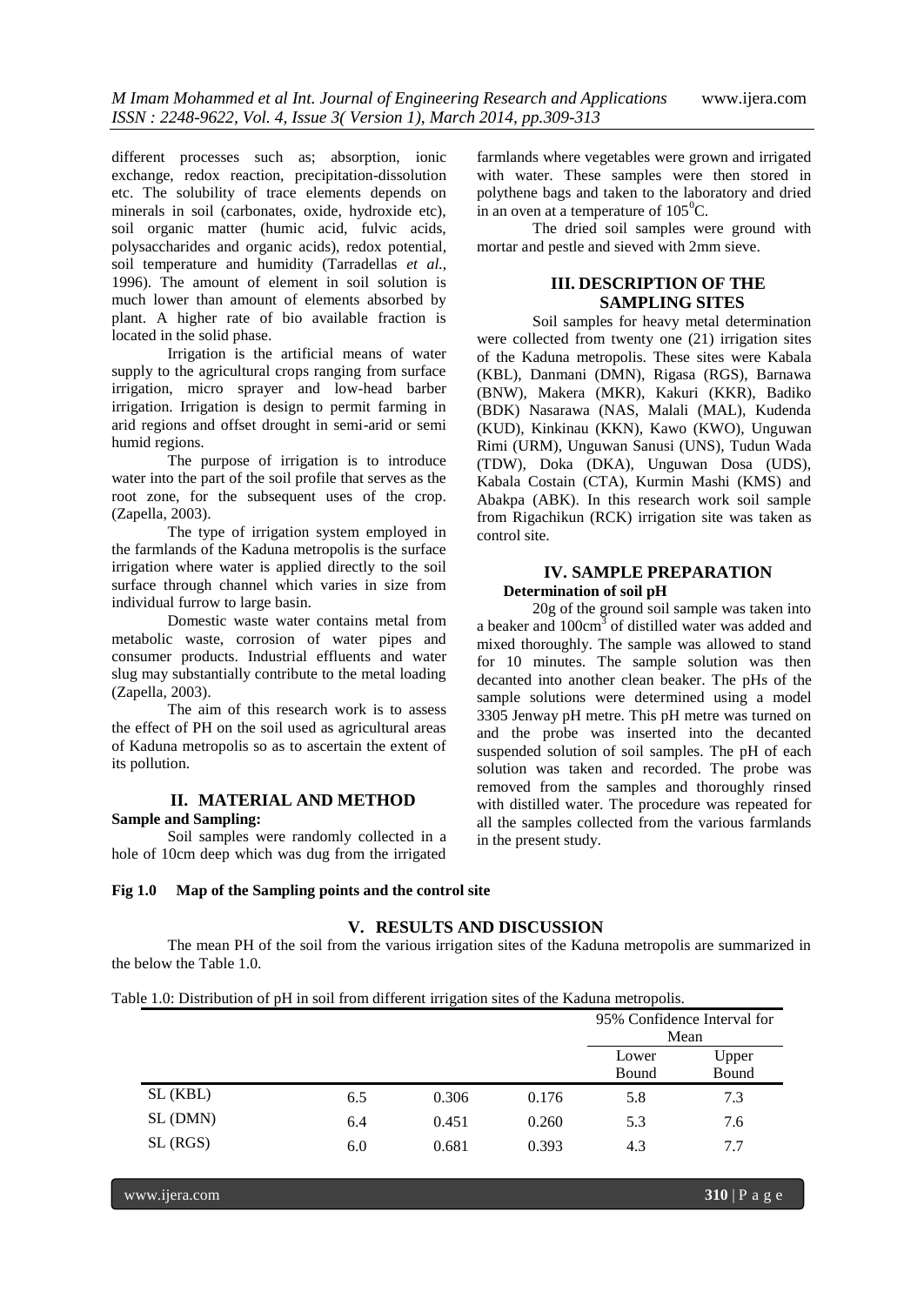| M Imam Mohammed et al Int. Journal of Engineering Research and Applications<br>ISSN: 2248-9622, Vol. 4, Issue 3(Version 1), March 2014, pp.309-313 |     |       | www.ijera.com |     |      |
|----------------------------------------------------------------------------------------------------------------------------------------------------|-----|-------|---------------|-----|------|
| SL (BNW)                                                                                                                                           | 6.4 | 0.400 | 0.231         | 5.4 | 7.4  |
| SL (MKR)                                                                                                                                           | 6.2 | 0.115 | 0.067         | 5.9 | 6.5  |
| SL (KKR)                                                                                                                                           | 6.6 | 0.173 | 0.100         | 6.2 | 7.0  |
| SL (BDK)                                                                                                                                           | 6.3 | 0.306 | 0.176         | 5.5 | 7.0  |
| SL (NAS)                                                                                                                                           | 5.9 | 0.473 | 0.273         | 4.7 | 7.0  |
| SL (MAL)                                                                                                                                           | 6.2 | 0.252 | 0.145         | 5.6 | 6.9  |
| SL (KUD)                                                                                                                                           | 6.5 | 0.173 | 0.100         | 6.1 | 6.9  |
| SL (KKN)                                                                                                                                           | 5.9 | 0.603 | 0.348         | 4.4 | 7.4  |
| SL (KWO)                                                                                                                                           | 5.8 | 0.300 | 0.173         | 5.1 | 6.5  |
| SL (URM)                                                                                                                                           | 6.9 | 1.710 | 0.987         | 2.7 | 11.2 |
| SL (UNS)                                                                                                                                           | 5.9 | 0.404 | 0.233         | 4.9 | 6.9  |
| SL (TDW)                                                                                                                                           | 6.1 | 0.557 | 0.321         | 4.7 | 7.5  |
| SL (DKA)                                                                                                                                           | 6.3 | 0.473 | 0.273         | 5.1 | 7.4  |
| SL (UDS)                                                                                                                                           | 8.3 | 0.208 | 0.120         | 7.8 | 8.8  |
| SL (CTA)                                                                                                                                           | 6.2 | 0.473 | 0.273         | 5.0 | 7.3  |
| SL (KMS)                                                                                                                                           | 8.5 | 0.400 | 0.231         | 7.5 | 9.5  |
| SL (ABK)                                                                                                                                           | 6.4 | 0.400 | 0.231         | 5.4 | 7.4  |
| SL RCK (Control)                                                                                                                                   | 5.8 | 0.681 | 0.393         | 4.1 | 7.5  |

Table 1.0 shows the pH of soil samples obtained from the 21 irrigation sampling sites of the Kaduna metropolis. Samples obtained from Nasarawa with  $pH = 5.8$  and Kawo with  $pH = 5.8$  also, were the lowest  $pH$ in the samples analyzed. These were similar to the pH of the control site Rigachikun with  $pH = 5.8$  (acidic). Sample from Kurmin mashi had the highest pH value ( $pH = 8.5$ ) and is alkaline. This suggests that most of the irrigation sites were acidic in nature with the exception of samples from Unguwan Dosa and Kurmin mashi. This is also in contrast with the pH of soil from Zaria (9.21) which is alkaline (Uba *et al.,* 2008).

| Source of Variation | Sum of Squares | dF | Mean Square |       | Sig.  |
|---------------------|----------------|----|-------------|-------|-------|
| Between Groups      | 30.439         | 20 | 1.522       | 4.920 | 0.000 |
| Within Groups       | 12.993         | 42 | 0.309       |       |       |
| Total               | 43.433         | 62 |             |       |       |

## **Table 2.0: ANOVA Table for Soil pH**

From the ANOVA Table 2.0 above,  $p = 0.000 \lt 0.05$  shows that there is significant difference in the soil pH across the various sampling sites. The real differences of soil pH can further be analyzed by a post-hoc test using the Duncan Multiple range test in the table below where means of homogeneous subgroups are clearly displayed. Moreover, the mean plots that follow clearly depict the mean values of the soil pH across the various locations.

|                      | Table 3.0: Duncan Test for Soil pH |                           |  |  |  |
|----------------------|------------------------------------|---------------------------|--|--|--|
|                      |                                    | Subset for alpha $= 0.05$ |  |  |  |
|                      |                                    | 2                         |  |  |  |
| Kawo                 | 5.80                               |                           |  |  |  |
| Rigachikun (Control) | 5.83                               |                           |  |  |  |
| <b>Nasarawa</b>      | 5.87                               |                           |  |  |  |
| Unguwan Sanusi       | 5.87                               |                           |  |  |  |
| Kinkinau             | 5.93                               |                           |  |  |  |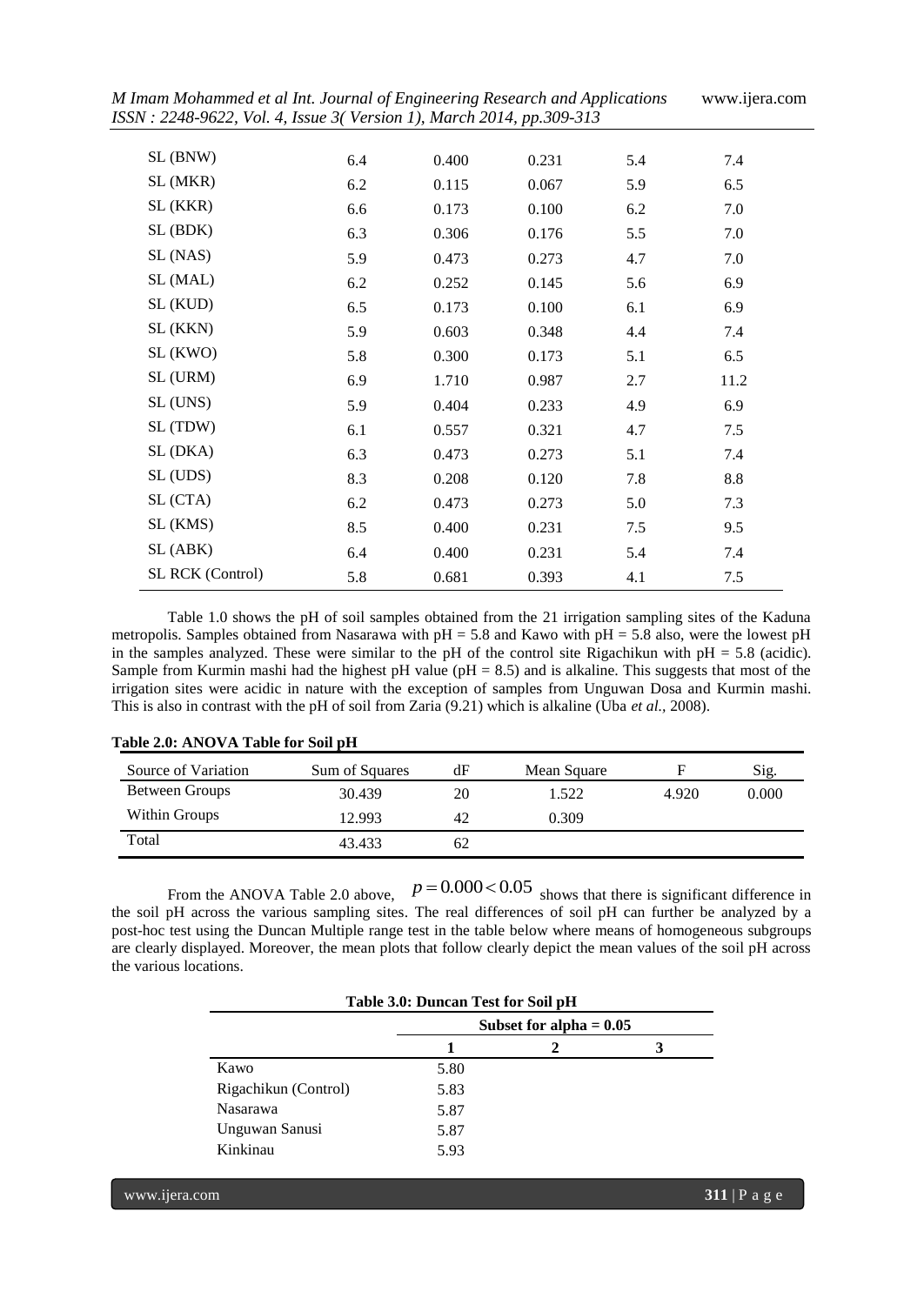| Rigasa              | 5.97  |       |       |
|---------------------|-------|-------|-------|
| Tudun Wada          |       | 6.10  |       |
| Makera              |       | 6.17  |       |
| Costain             |       | 6.17  |       |
| Malali              |       | 6.23  |       |
| Badiko              |       | 6.27  |       |
| Doka                |       | 6.27  |       |
| Barnawa             |       | 6.40  |       |
| Abakpa              |       | 6.40  |       |
| Danmani             |       | 6.43  |       |
| Kudenda             |       | 6.50  |       |
| Kabala              |       | 6.53  |       |
| Kakuri              |       | 6.60  |       |
| Unguwan Rimi        |       | 6.93  |       |
| <b>Unguwan</b> Dosa |       |       | 8.27  |
| Kurmin Mashi        |       |       | 8.50  |
| Sig.                | 0.153 | 0.052 | 0.610 |

From the Duncan multiple range tests displayed in Table 3.0, Kawo, Rigachikun, Nasarawa, among others have the least soil pH. In the second homogeneous subgroup there is Tudun Wada, Makera, Costain, among others. The highest soil pH fall in the third subgroup; which include Unguwan Dosa and Kurmin Mashi. This is also depicted in figure 2.0



Fig. 2.0: A mean plot for Soil pH

Infact, all PH values of the analyzed soil samples in this research work were mostly acidic since PH is one of the factor that influence the bioavailability and transport of heavy metal in the soil, this is decrease with increase in soil PH. Heavy metals are generally more mobile at PH < 7 that at  $PH > 7$  as reported by Akan., *et al.*, (2010). The soil PH varies significantly from one farmland to another ( $p < 0.005$ )., as a result of human activities occurring in such sites .

#### **VI. CONCLUSION**